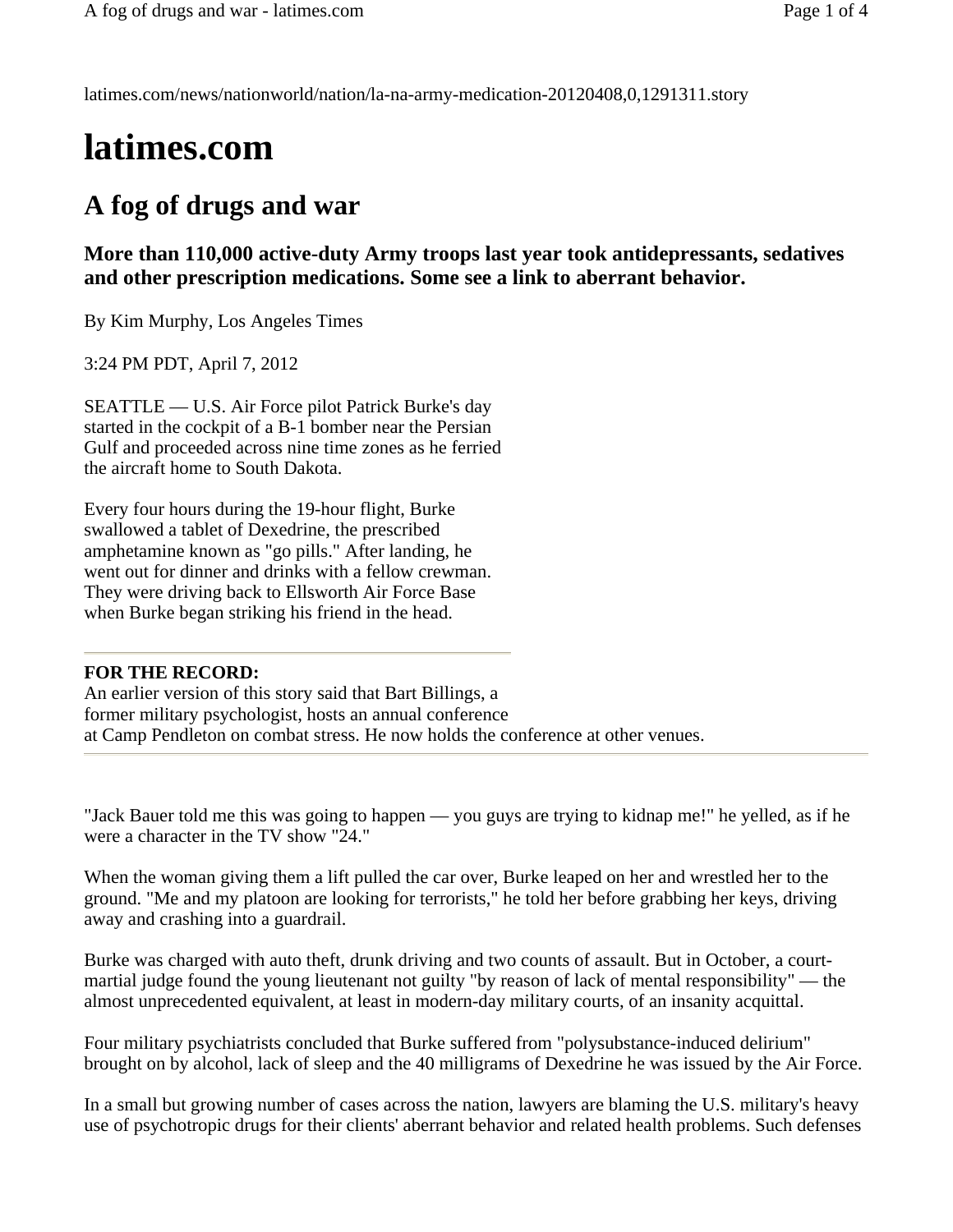have rarely gained traction in military or civilian courtrooms, but Burke's case provides the first important indication that military psychiatrists and court-martial judges are not blind to what can happen when troops go to work medicated.

After two long-running wars with escalating levels of combat stress, more than 110,000 active-duty Army troops last year were taking prescribed antidepressants, narcotics, sedatives, antipsychotics and anti-anxiety drugs, according to figures recently disclosed to The Times by the U.S. Army surgeon general. Nearly 8% of the active-duty Army is now on sedatives and more than 6% is on antidepressants — an eightfold increase since 2005.

"We have never medicated our troops to the extent we are doing now.... And I don't believe the current increase in suicides and homicides in the military is a coincidence," said Bart Billings, a former military psychologist who hosts an annual conference on combat stress.

The pharmacy consultant for the Army surgeon general says the military's use of the drugs is comparable to that in the civilian world. "It's not that we're using them more frequently or any differently," said Col. Carol Labadie. "As with any medication, you have to look at weighing the risk versus the benefits of somebody going on a medication."

But the military environment makes regulating the use of prescription drugs a challenge compared with the civilian world, some psychologists say.

Follow-up appointments in the battlefield are often few and far between. Soldiers are sent out on deployment typically with 180 days' worth of medications, allowing them to trade with friends or grab an entire fistful of pills at the end of an anxious day. And soldiers with injuries can easily become dependent on narcotic painkillers.

"The big difference is these are people who have access to loaded weapons, or have responsibility for protecting other individuals who are in harm's way," said Grace Jackson, a former Navy staff psychiatrist who resigned her commission in 2002, in part out of concerns that military psychiatrists even then were handing out too many pills.

For the Army and the Marines, using the drugs has become a wager that whatever problems occur will be isolated and containable, said James Culp, a former Army paratrooper and now a high-profile military defense lawyer. He recently defended an Army private accused of murder, arguing that his mental illness was exacerbated by the antidepressant Zoloft.

"What do you do when 30-80% of the people that you have in the military have gone on three or more deployments, and they are mentally worn out? What do you do when they can't sleep? You make a calculated risk in prescribing these medications," Culp said.

The potential effect on military personnel has special resonance in the wake of several high-profile cases, most notably the one involving Staff Sgt. Robert Bales, accused of murdering 17 civilians in Afghanistan. His attorneys have asked for a list of all medicines the 38-year-old soldier was taking.

"We don't know whether he was or was not on any medicines, which is why [his attorney] has asked to be provided the list of medications," said Richard Adler, a Seattle psychiatrist who is consulting on Bales' defense.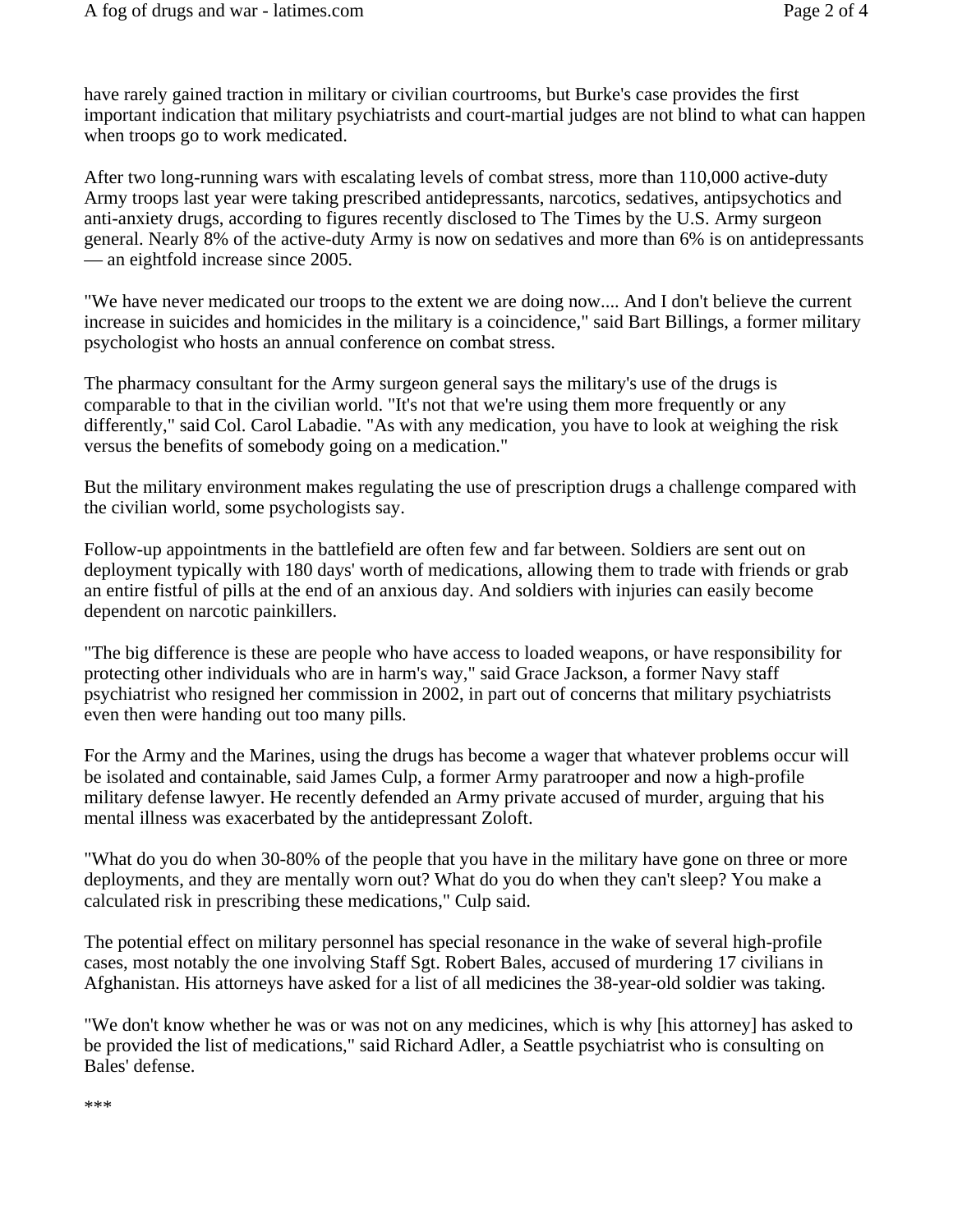While there was some early, ad hoc use of psychotropic drugs in the Vietnam War, the modern Army psychiatrist's deployment kit is likely to include nine kinds of antidepressants, benzodiazepines for anxiety, four antipsychotics, two kinds of sleep aids, and drugs for attention-deficit hyperactivity disorder, according to a 2007 review in the journal Military Medicine.

Some troops in Afghanistan are prescribed mefloquine, an antimalarial drug that has been increasingly associated with paranoia, thoughts of suicide and violent anger spells that soldiers describe as "mefloquine rage."

"Prior to the Iraq war, soldiers could not go into combat on psychiatric drugs, period. Not very long ago, going back maybe 10 or 12 years, you couldn't even go into the armed services if you used any of these drugs, in particular stimulants," said Peter Breggin, a New York psychiatrist who has written widely about psychiatric drugs and violence.

"But they've changed that.... I'm getting a new kind of call right now, and that's people saying the psychiatrist won't approve their deployment unless they take psychiatric drugs."

Military doctors say most drugs' safety and efficacy is so well-established that it would be a mistake to send battalions into combat without the help of medications that can prevent suicides, help soldiers rest and calm shattered nerves.

Fueling much of the controversy in recent years, though, are reports of a possible link between the popular class of antidepressants known as selective serotonin reuptake inhibitors (SSRIs) — drugs such as Prozac, Paxil and Zoloft, which boost serotonin levels in the brain — and an elevated risk of suicide among young people. The drugs carry a warning label for those up to 24 — the very age of most young military recruits.

Last year, one of Culp's clients, Army Pfc. David Lawrence, pleaded guilty at Ft. Carson, Colo., to the murder of a Taliban commander in Afghanistan. He was sentenced to only 121/2 years, later reduced to 10 years, after it was shown that he suffered from schizophrenic episodes that escalated after the death of a good friend, an Army chaplain.

Deeply depressed and hearing a voice he would later describe as "female-sounding and never nice," Lawrence had reportedly feared he would be thrown out of the Army if he told anyone he was hearing voices — a classic symptom of schizophrenia. Instead, he'd merely told doctors he was depressed and thinking of suicide. He was prescribed Zoloft, for depression, and trazodone, often used as a sleeping aid.

The voices got worse, and Lawrence began seeing hallucinations of the chaplain, minus his head. Eventually, Lawrence walked into the Taliban commander's jail cell and shot him in the face.

"They give him this, and they send him out with a gun," said his father, Brett Lawrence.

Up until the Burke case, there had been few if any recent rulings exonerating military defendants claiming to be incapacitated by medications.

Burke's case may have marked a turning point. Four Army doctors concluded that he wasn't mentally responsible for his actions — a finding none of them would have made had he been merely drunk.

"Three drinks over an entire evening is not enough to black somebody out, but I don't remember 99% of what happened over the rest of that evening," Burke said in an interview. "It was kind of like I was